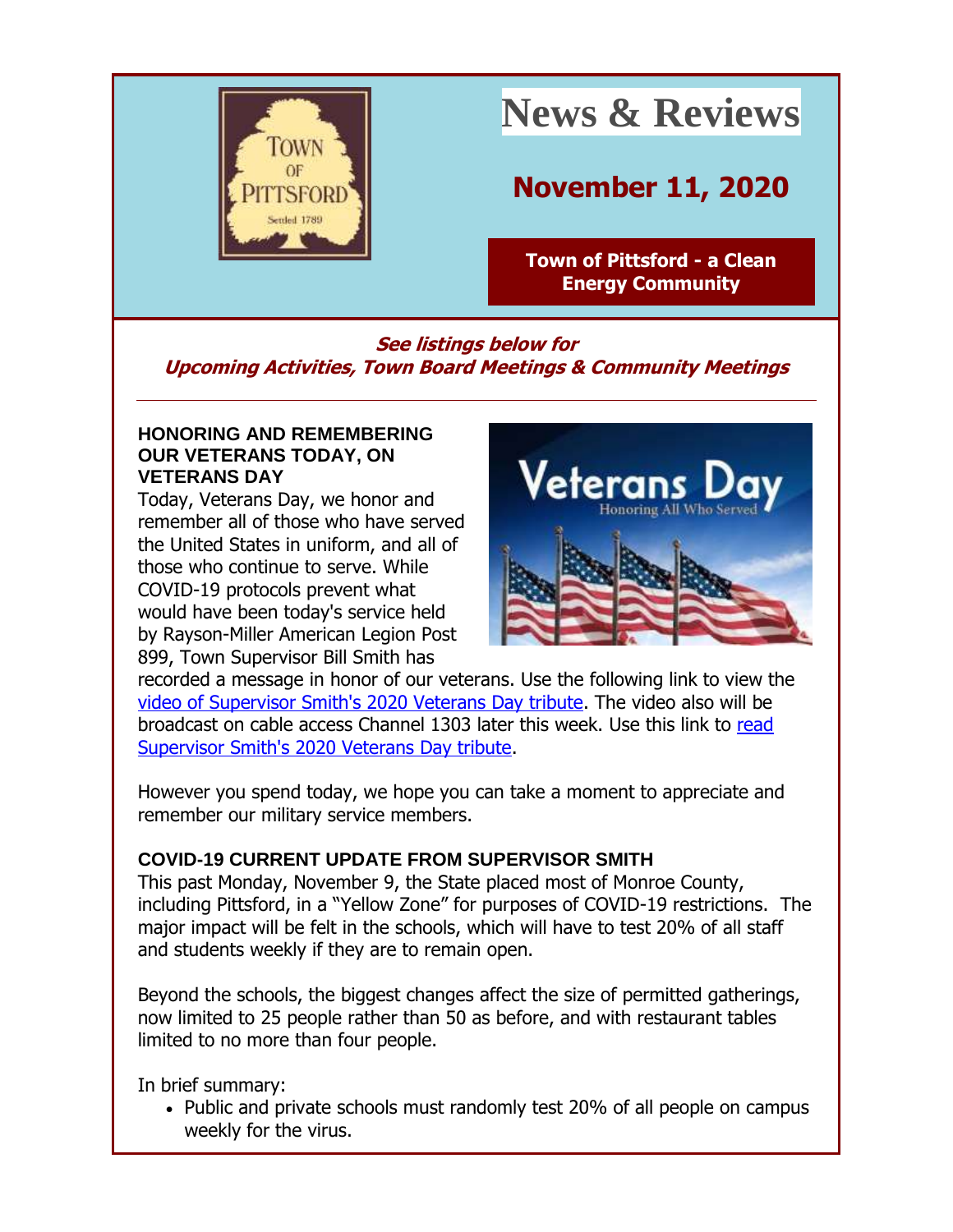- Businesses can operate.
- Restaurants can offer indoor and outdoor dining, with a four-person maximum per table; they must close at midnight.
- Worship services are limited to 50% capacity.
- Mass gatherings are limited to 25 people, either indoors or outdoors

Over the past weekend there were 500 new cases of COVID-19 in Monroe County. The County's Commissioner of Public Health, Dr. Michael Mendoza, advised that in-school testing will include a less invasive nasal test.

We must all do our part to help stem the spread of COVID-19. Above all – and I can't possibly say this too many times – WEAR YOUR MASK!

Take care.

Stay well.

### **Bill Smith, Town Supervisor**

**HEARING FOR 2021 BUDGET CONTINUES AT 11/17 TOWN BOARD MTG** The public hearing on the 2021 Town Budget continues at the next Town Board meeting, which will be held Tuesday, November 17 at 6:00pm in the Fisher Meeting Room of the Pittsford Community Library (note location). This is an important opportunity for Pittsford residents to advise the Town Board and comment on the proposed budget. Residents are encouraged to attend.

As always, comments for the Town Board meeting may be submitted in advance (prior to 2:30pm on the day of the meeting) or made during the meeting both in person and by email. Emailed comments may be sent to [comments@townofpittsford.org.](mailto:comments@townofpittsford.org) All comments submitted must include the name and street address of the commenter.

ASL interpretation will be provided; COVID-19 mask use and physical distancing protocols will be required. The meeting also will be live streamed. Information for accessing and viewing the meeting can be found on page 2 of the meeting agenda; the meeting agenda is posted at least two days prior to the meeting on the Town website here: [www.townofpittsford.org/home-minutes.](http://r20.rs6.net/tn.jsp?f=001KPnFdqaD963YtucflQAerrsL6DVNFP6U30jIe8UvP_XvvpQyHqjrj4UmNmtrLFxrGELjAdKq3bbR_a7dqT0J2bNq0D6Sh7Fzvq330VyUNZSuG1Zo2K1cszG6Wmxs3kWa452SQyupJamxlBWOn0hcV5lfVHRYyu9O2rpj0V_ueOM=&c=3gRq5VHsHzABzVd6yEi_CYZQb9o0Znk9b8K6CxcBzTlWP3M53DwvUA==&ch=L43PCobAZbxYNDfpn8UWr1YBHViM3SDRVcRYbgdboJMt0cLjNz4pdA==) The Pittsford Community Library is located at 24 State Street.

#### **SENIORS - SING VIA ZOOM WITH THE PITTSFORD HIGHLANDS CHORUS!**

Seniors, the Pittsford Highlands Chorus meets – and sings! – on Zoom every Monday from 1:30 - 2:30pm. A perfect opportunity for fun and fellowship, the chorus is open to all – no auditioning and no prior experience necessary. The chorus is underway and will be singing holiday music every week from November 16 through December 21. It's a great way to get into the spirit of the season! If you're interested in joining, call The Highlands at 586-7600 and leave your name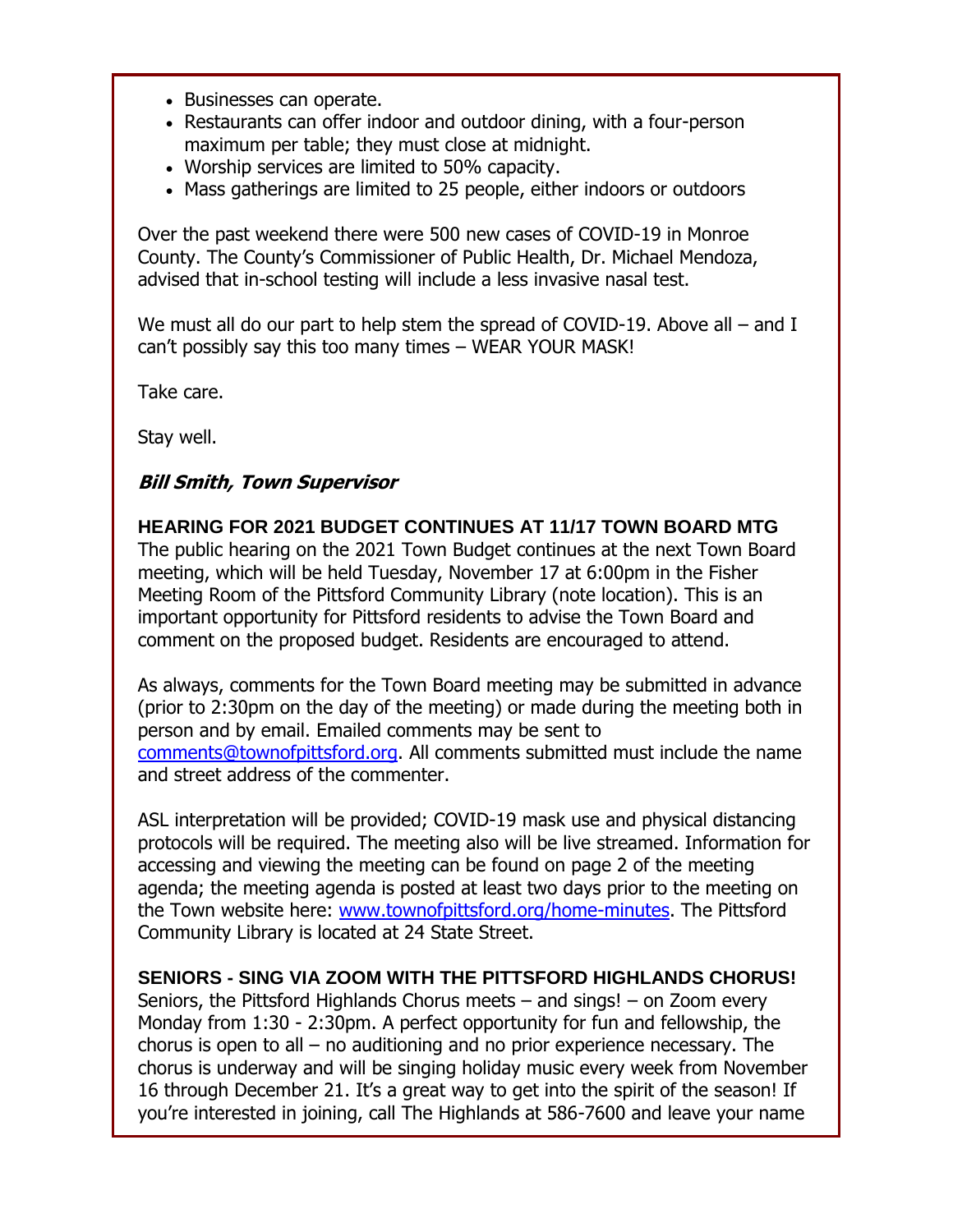and contact information with the receptionist. Choral director Rhonda Wright will contact you to set you up on Zoom.

#### **LIBRARY OFFERS ALL-AGES BINGO ON ZOOM NOVEMBER 19**

Join our Pittsford Community Library staff for a fun night of Bingo via Zoom on Thursday, November 19. The program will run from 6:30 - 7:30pm and features prizes! Bingo boards can be picked up at the Library during open hours beginning this Saturday, November 14. A Zoom link will be sent to participants the morning of the program, and the email used for registration will be used to contact prize winners. This family-friendly program is suitable for all ages; it is free and open to all, but registration is required. To register, visit

[https://calendar.libraryweb.org/calendar/Pittsford.](http://r20.rs6.net/tn.jsp?f=001KPnFdqaD963YtucflQAerrsL6DVNFP6U30jIe8UvP_XvvpQyHqjrj5XR8oFWzr7oRSQKFp88oVMRCD-ZcBYk4xJUoTfWEBnKtelFTvEN8dXOG7m6UllkTnb7Ufm8pZGRgbWOOD_NSIWLu0JS8m-gtURu-iLfuucPnmO3QHOYton-oSEUw9WaBg==&c=3gRq5VHsHzABzVd6yEi_CYZQb9o0Znk9b8K6CxcBzTlWP3M53DwvUA==&ch=L43PCobAZbxYNDfpn8UWr1YBHViM3SDRVcRYbgdboJMt0cLjNz4pdA==) For complete Library information, including hours of operation, visit [www.townofpittsford.org/home](http://r20.rs6.net/tn.jsp?f=001KPnFdqaD963YtucflQAerrsL6DVNFP6U30jIe8UvP_XvvpQyHqjrj7vTBJZt2m_jBba3b5KAsHC_qyK5xzb_enViAskmDiYjcKkCTUp_O2c6wZaveSb1SLCNWKFarYgyVkYuyxZKYphLqgOC7xKbXK8YZrsNumWIG259N9DSy6M=&c=3gRq5VHsHzABzVd6yEi_CYZQb9o0Znk9b8K6CxcBzTlWP3M53DwvUA==&ch=L43PCobAZbxYNDfpn8UWr1YBHViM3SDRVcRYbgdboJMt0cLjNz4pdA==)[library.](http://r20.rs6.net/tn.jsp?f=001KPnFdqaD963YtucflQAerrsL6DVNFP6U30jIe8UvP_XvvpQyHqjrj7vTBJZt2m_jBba3b5KAsHC_qyK5xzb_enViAskmDiYjcKkCTUp_O2c6wZaveSb1SLCNWKFarYgyVkYuyxZKYphLqgOC7xKbXK8YZrsNumWIG259N9DSy6M=&c=3gRq5VHsHzABzVd6yEi_CYZQb9o0Znk9b8K6CxcBzTlWP3M53DwvUA==&ch=L43PCobAZbxYNDfpn8UWr1YBHViM3SDRVcRYbgdboJMt0cLjNz4pdA==)

#### **DONATIONS NEEDED TO HELP PITTSFORD FOOD CUPBOARD PROVIDE THANKSGIVING MEALS**

The Pittsford Food Cupboard needs your help to provide Thanksgiving dinner items to 200 local families in need. **Thanksgiving food distribution begins this Friday and they need at least 40 turkeys by then - can you help PFC ensure each family in need receives a turkey for their Thanksgiving meal?** Items are being accepted up until Tuesday, November 24. Some of our major local grocery stores have special pricing for turkey or have coupons - you can search online for the best deals. Financial donations are also welcome.

**They especially need turkeys, as well as other Thanksgiving dinner items such as** cranberry sauce, canned pumpkin, French fried onions, and chicken broth (primary items needed). Other items needed include turkey gravy (in packets or cans), stuffing mix, mushroom soup, dessert mixes (brownies/cakes) or pies, boxed potatoes, canned vegetables and fruits, canned applesauce, dinner rolls, and bread mixes such as banana or corn bread.

The Pittsford Food Cupboard is located at 3800 Monroe Avenue (on the right, just after the canal bridge as you're heading out of the Village) and is open Tuesdays and Fridays from 9:30am to 1:30pm and the first and third Saturday of the month from 9:30am - noon. **Turkeys and other items may be dropped off this Friday (11/13), next Tuesday, Friday and Saturday (11/17, 20 and 21) and the following Tuesday (11/24), from 8:30am to 1:30pm / 9:30 - 11:30am on Saturday.** Use Door 27 to drop off donations. If you have a large donation to drop off, please call if a different drop off time is needed or for a pickup by a staff member. Call (585) 264-9860 with any questions and to make large drop off arrangements.

The PFC serves Pittsford, East Rochester, Mendon, Honeoye Falls, Brighton and some areas in the City of Rochester. In service since 1998, the PFC has grown to provide food supplies to over 4,000 households each year, totaling over 6,400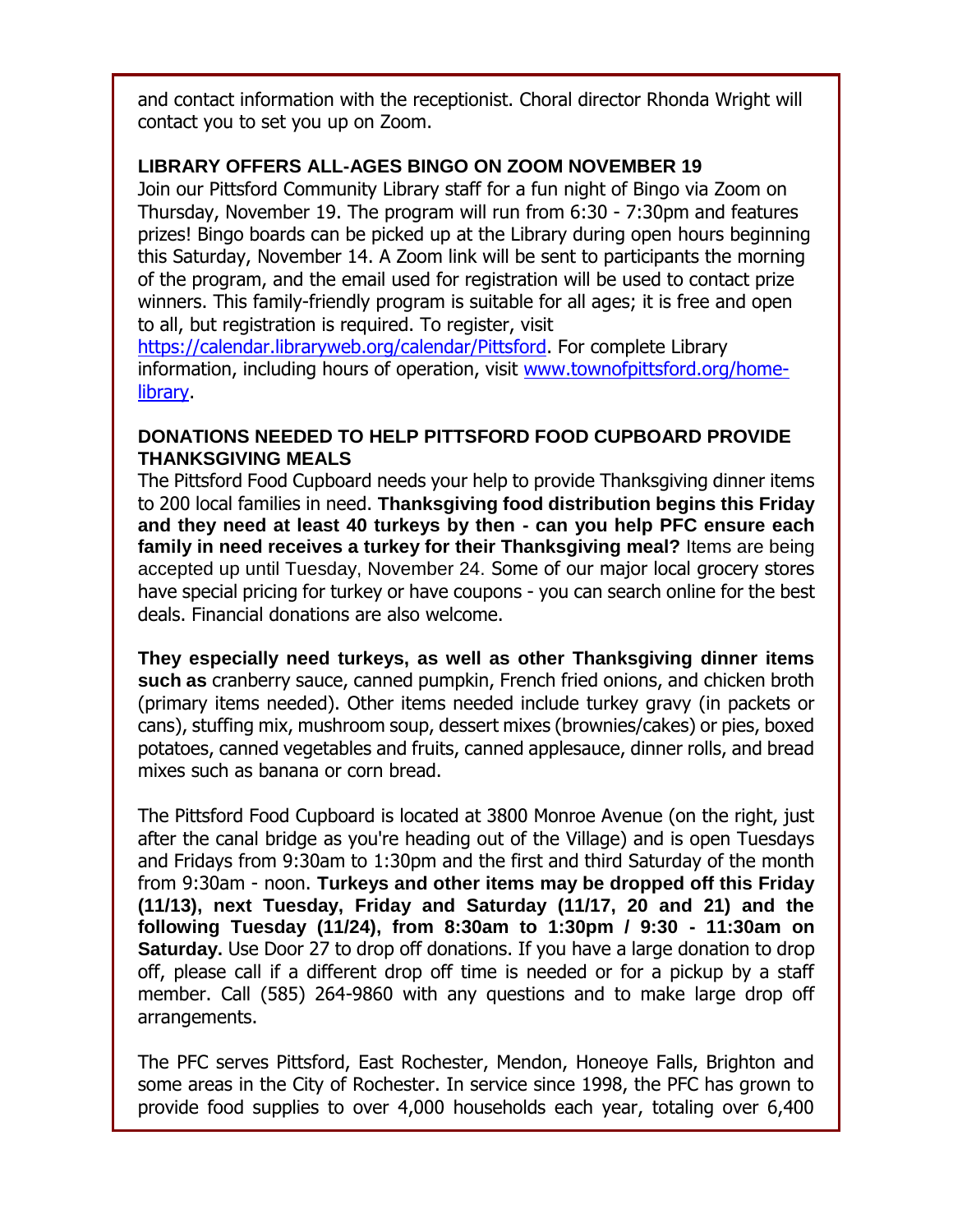people. To find out more about who they serve and how you can help, visit [www.pittsfordfoodcupboard.net](http://r20.rs6.net/tn.jsp?f=001KPnFdqaD963YtucflQAerrsL6DVNFP6U30jIe8UvP_XvvpQyHqjrjydo5-RaWl8BuZmUeW3nVLMTZRFIPP50Y6tw8mlKMVPjVtkZCqosBIe3pzaPfoBr-tAYOuEuYQN4HAlQUDxJiMwoQtGvYYZlEcrbpFhkk9K5&c=3gRq5VHsHzABzVd6yEi_CYZQb9o0Znk9b8K6CxcBzTlWP3M53DwvUA==&ch=L43PCobAZbxYNDfpn8UWr1YBHViM3SDRVcRYbgdboJMt0cLjNz4pdA==) or email [pittsfordfoodcupboard@gmail.com.](mailto:pittfoodcup14534@gmail.com?subject=Thanksgiving%20meal%20donations)

### **"BEAR SAYS THANKS" STORY WALK BEGINS THIS MONDAY Display will be up at Community Center through November 21**

The time is right for a Thanksgiving story come to life  $-$  and some crafty fun! Stop by the Spiegel Pittsford Community Center between November 16 - 21 and take a stroll through our **"Bear Says Thanks" story walk in the Community Center field.** Follow the story of Bear and see what happens when he decides to throw a feast but his cupboards are bare! Discover the generosity of his friends and the special gift Bear has to share with them. Participants are asked to follow physical distancing guidelines and bring a face mask to wear when within 6 feet of those outside of their group.

Once you have completed the walk, stop at the Community Center front desk and pick up a **themed craft pack to take home**! Craft packs are available Monday through Friday from 8:00am – 6:00pm and Saturdays from 10:00am – 5:00pm.

The Spiegel Pittsford Community Center is located at 35 Lincoln Avenue. For more information about the event, call Cassie at 248-6289 or email [cschrom@townofpittsford.org](mailto:cschrom@townofpittsford.org)

#### **RESIDENTIAL LEAF AND BRUSH BURNING IS PROHIBITED IN PITTSFORD**

While many people associate wildfires with the western United States, in reality they can happen anywhere. Annually, our local fire departments respond to calls for open burning and brush fires caused by burning leaves and lawn and garden debris. Disposing of yard debris and leaves via burning is dangerous; we remind Pittsford residents that residential leaf and brush burning is prohibited in Pittsford. Campfires and fires used solely for recreational purposes (and when a nuisance is not created) are permitted, however, burning leaves and lawn and garden debris is not considered recreational burning. It only takes a minute for these fires to spread.

Lawn Debris, brush and branches generated by residents may be placed at the roadside for pick up. You can find the guidelines and other information about our Leaf and Yard Debris collection services at www.townofpittsford.org/home-leaf collection.

#### **CANDLELIGHT NIGHT CANCELED DUE TO NEW COVID-19 STATE RESTRICTIONS**

#### **Chamber is planning to livestream tree and building lightings**

We've been advised that due to new COVID-19 restrictions announced by the State earlier this week, the Pittsford Chamber of Commerce has had to cancel events for this year's Candlelight Night. The Chamber plans to livestream tree and building lightings and will highlight Village businesses that will be open for dining and shopping on November 27. More details will be available soon - for updates and information, visit the Pittsford Candlelight Night Facebook page at [www.facebook.com/PittsfordCandlelightNight](http://r20.rs6.net/tn.jsp?f=001KPnFdqaD963YtucflQAerrsL6DVNFP6U30jIe8UvP_XvvpQyHqjrj6z0XplyD7EOBsaJcmve9fS3Xp_OgV67cqqEGJHHYIYHHyGuGhkjUWywm4cM4uQMgFJRLD_yWjSZKRp1cqapFxC9LBbMO04kIH-PgYPnE00WEDykEFDPIuHpcBCdbht5mg==&c=3gRq5VHsHzABzVd6yEi_CYZQb9o0Znk9b8K6CxcBzTlWP3M53DwvUA==&ch=L43PCobAZbxYNDfpn8UWr1YBHViM3SDRVcRYbgdboJMt0cLjNz4pdA==) and check the Chamber website at [www.pittsfordchamber.org.](http://r20.rs6.net/tn.jsp?f=001KPnFdqaD963YtucflQAerrsL6DVNFP6U30jIe8UvP_XvvpQyHqjrj4lOylg6F9OW9_MDrrGCeVR7h7mGLzfVL8kkVu1a7M92Kwa1TNEYuLr-Hs_-LKbybTS7PR9_UJTXecdsFpLzxHRd6iaxE_DXSlf1KKW16o1B&c=3gRq5VHsHzABzVd6yEi_CYZQb9o0Znk9b8K6CxcBzTlWP3M53DwvUA==&ch=L43PCobAZbxYNDfpn8UWr1YBHViM3SDRVcRYbgdboJMt0cLjNz4pdA==) The cancellation of in-person events for Candlelight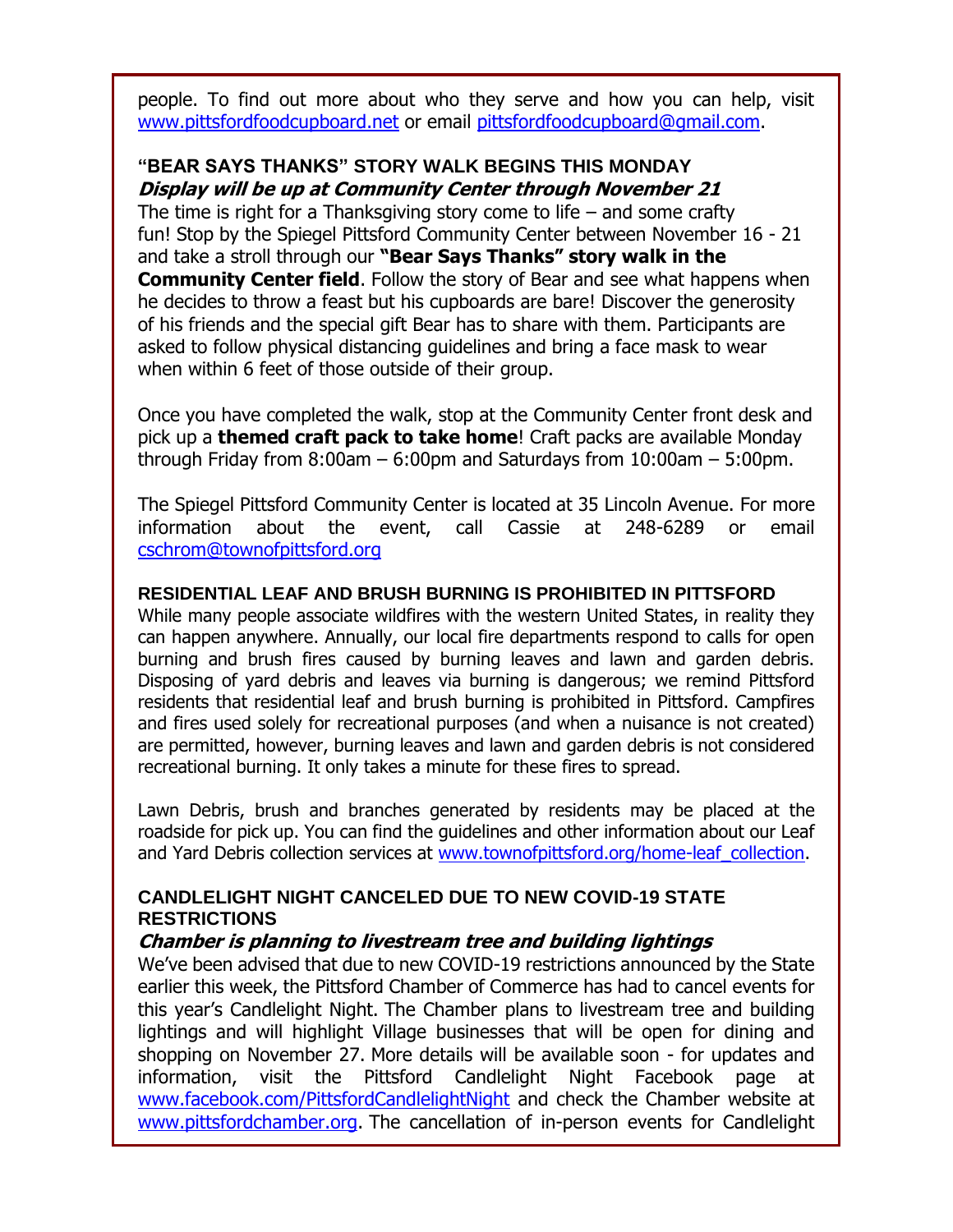Night is disappointing, but doing so will help minimize the risk of COVID-19 spread in our community. By observing health and safety guidelines now, we will all the sooner get back to gatherings and activities as usual.

#### **REMINDERS**

#### **TOWN BOARD MEETINGS ARE STREAMING LIVE**

Pittsford Town Board meetings are now being streamed live; the feed is accessible on any device. Town Board is typically held the first and third Tuesday of the month at 6:00pm at Town Hall. See [www.townofpittsford.org/calendar](http://r20.rs6.net/tn.jsp?f=001KPnFdqaD963YtucflQAerrsL6DVNFP6U30jIe8UvP_XvvpQyHqjrjyfBYyJJJoQLJBkRY3XbXwrG_kyl2PKIlYmSzDX2ul4Ne6m8IT30rZ7KvfC1ayWWA9YeOpxqwqm0YrOanIzeqX1n0ZDxKd5o-dbA60d5SsjN3NG8PbP6z78=&c=3gRq5VHsHzABzVd6yEi_CYZQb9o0Znk9b8K6CxcBzTlWP3M53DwvUA==&ch=L43PCobAZbxYNDfpn8UWr1YBHViM3SDRVcRYbgdboJMt0cLjNz4pdA==) for meeting dates. To view the livestream, click the [Town Board Meeting live streaming link](http://r20.rs6.net/tn.jsp?f=001KPnFdqaD963YtucflQAerrsL6DVNFP6U30jIe8UvP_XvvpQyHqjrjyfBYyJJJoQLvosV5kbia-ZuEfStn1HcjCxTdM5HLLa6yiPBKs2_rR33OGdTItdVbYB8Kc3ttchf7guXRkTbEOaXuMjXPGGEQp_gHmFWN8OGWR9VRpX3tkhjdXwavgmpsokOTJTMmSMgTzV5rZb2EaU6mUJJmWfWZpjd0v7E9UepmU-vM8Fp4EDp0mThlBcjYSPn_YmlB52Fo6LYIs96vKyLyLRtKyZG3Cz7bgt2CAhKTc4o_pDOjJ6Xxu2bKCbOU8SwH5sHHCF3&c=3gRq5VHsHzABzVd6yEi_CYZQb9o0Znk9b8K6CxcBzTlWP3M53DwvUA==&ch=L43PCobAZbxYNDfpn8UWr1YBHViM3SDRVcRYbgdboJMt0cLjNz4pdA==) when the meeting begins. This link can also be found on page two of the meeting agenda. The meeting agenda is posted on the Town's [minutes and agendas page](http://r20.rs6.net/tn.jsp?f=001KPnFdqaD963YtucflQAerrsL6DVNFP6U30jIe8UvP_XvvpQyHqjrj-EPShd33J3ilfdg_aJtwXqucIrOluMjm25nHdMHLcSdiqbDa-Zkvd3Uc_47Q1yVokor8kM3isbHQMsViVXvZ9Q4Zagd4Wzb0rY7mkJlD5utXVr4TAmQsas=&c=3gRq5VHsHzABzVd6yEi_CYZQb9o0Znk9b8K6CxcBzTlWP3M53DwvUA==&ch=L43PCobAZbxYNDfpn8UWr1YBHViM3SDRVcRYbgdboJMt0cLjNz4pdA==) at least two days prior to the meeting. Please note: if you try to log in too early (before the meeting feed is live) you will see an error message; refresh your screen just prior to or at 6:00pm when the board meeting starts and you will be able to view the meeting. As always, ASL interpretation is provided for every Town Board meeting.

#### **ASL INTERPRETER ALWAYS AVAILABLE AT TOWN BOARD MEETINGS**

The Town of Pittsford has an American Sign Language interpreter available at every Pittsford Town Board meeting, to interpret for those who need this service. Those who can't attend a Town Board meeting in person but are planning to watch the meeting's live stream can confirm their need for the interpreter by emailing [comments@townofpittsford.org.](mailto:comments@townofpittsford.org?subject=ASL%20interperter%20request%20for%20Town%20Board%20meeting) Requests can be made in advance or can be emailed through the first ten minutes of the meeting. An on-demand Town Board meeting video with closed captioning will be available within 48 hours of the meeting; visit [www.townofpittsford.org/home-channel12](http://r20.rs6.net/tn.jsp?f=001KPnFdqaD963YtucflQAerrsL6DVNFP6U30jIe8UvP_XvvpQyHqjrj9D-ltkY221Fs_Gh1F6IeZChBb0wwaoe4lejqZgz6HWma3-0_V4Lyub-DhoCkWBSZM-Fcdn08zczbv0V_8mH7O7WtrRgNse6-wocHz7HUBySS2nL1kA_tlk=&c=3gRq5VHsHzABzVd6yEi_CYZQb9o0Znk9b8K6CxcBzTlWP3M53DwvUA==&ch=L43PCobAZbxYNDfpn8UWr1YBHViM3SDRVcRYbgdboJMt0cLjNz4pdA==) and use the On-Demand links to view previously recorded meetings.

#### **UPCOMING COMMUNITY ACTIVITIES IN PITTSFORD**

- **Thanksgiving "Bear Says Thanks" Story Walk**, November 16-21, Spiegel Pittsford Community Center field, 35 Lincoln Avenue; stop by the Community Center front desk after completing the walk to pick up a themed craft pack to take home. Physical distancing and face masks required when in contact with others outside of your group.
- [Friends of Pittsford Library Holiday and Annual Fine and Rare Book Sale,](http://r20.rs6.net/tn.jsp?f=001KPnFdqaD963YtucflQAerrsL6DVNFP6U30jIe8UvP_XvvpQyHqjrjydo5-RaWl8Btomvc-XeXwxxXDZsPkLpSl5vX1rgy3UXcyvIy3h1avqD-dsVOCo0d3ykZbGBSkbdR4gIwrN8I_QmpyTsSZHqRbxRttMzjPb-&c=3gRq5VHsHzABzVd6yEi_CYZQb9o0Znk9b8K6CxcBzTlWP3M53DwvUA==&ch=L43PCobAZbxYNDfpn8UWr1YBHViM3SDRVcRYbgdboJMt0cLjNz4pdA==) Friday and Saturday, December 4 & 5, 10:00am – 5:00pm, Fisher Meeting Room, Pittsford Community Library, 24 State Street, sale is open to all; please note to ensure enough time and space to safely browse, physical distancing and mask wearing required, the number of shoppers in the room at a time will be limited, shopping time will be limited to 20 minutes per guest, bags not available – please bring your own.
- [Pittsford Rotary Food Drive,](http://r20.rs6.net/tn.jsp?f=001KPnFdqaD963YtucflQAerrsL6DVNFP6U30jIe8UvP_XvvpQyHqjrjw8c6x3ZWPps3vfXbHGjwzwBO_Ffagng5xu6zRbyKPOE7yWNeIrqycdJTODOrq-TtAXYBlViZmz1j8OdV9xQHQy71N-0eLy_dH60warmIgvmJqkeV8l54QBl7cnWnTogPXPR8QsY4K9vGKbsS6VuYPxyKHdT8Qb9v8bF5E-tdutmbVSQJM4tbt8aPdqzTrslyg==&c=3gRq5VHsHzABzVd6yEi_CYZQb9o0Znk9b8K6CxcBzTlWP3M53DwvUA==&ch=L43PCobAZbxYNDfpn8UWr1YBHViM3SDRVcRYbgdboJMt0cLjNz4pdA==) Saturday, 12/5, 9:00am 12noon, Spiegel Pittsford Community Center, 35 Lincoln Avenue; canned and other packaged goods needed, see list of [Food Cupboard needs here.](http://r20.rs6.net/tn.jsp?f=001KPnFdqaD963YtucflQAerrsL6DVNFP6U30jIe8UvP_XvvpQyHqjrj4YZH3zcii5DAvloXsVsTfYBdaEQNCpV5Ypu39AcvomoEJD_udp3-YT6iEJNlyTEVZCRveRBjIz1kc75XgjuwaQnFk18Ib7oMjyOlDd-q5QeT5q5kPSNndzzVME41bC_ZOF5ZXwQVbTu&c=3gRq5VHsHzABzVd6yEi_CYZQb9o0Znk9b8K6CxcBzTlWP3M53DwvUA==&ch=L43PCobAZbxYNDfpn8UWr1YBHViM3SDRVcRYbgdboJMt0cLjNz4pdA==)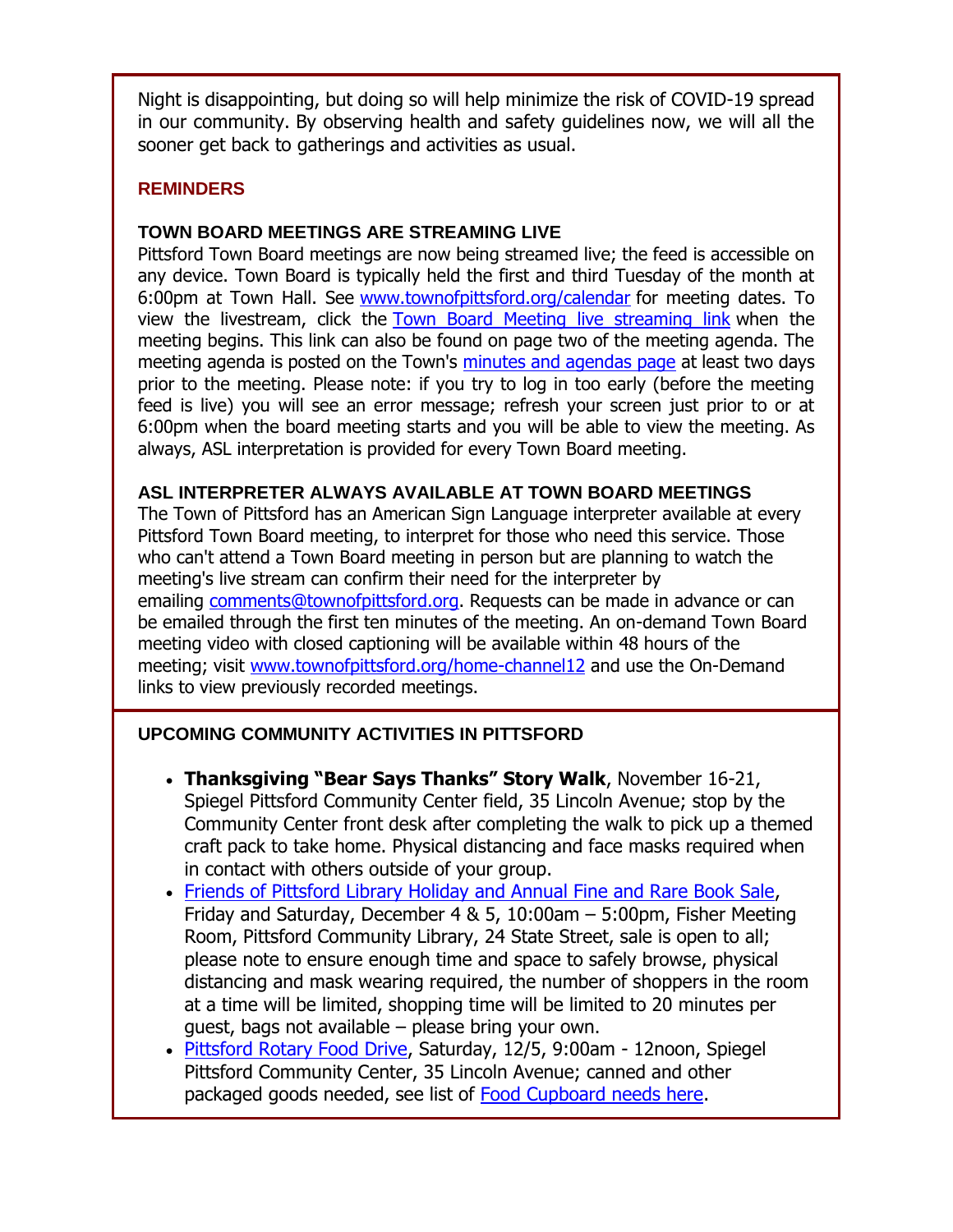| • Pittsford Chamber of Commerce Candlelight Night - ACTIVITIES<br>CANCELLATION - Friday, 11/27, Pittsford Village, no in-person events; tree<br>and building lightings will be livestreamed, for information and updates visit<br>www.pittsfordchamber.org, www.facebook.com/PittsfordCandlelightNight,<br>or call (585) 902-2297                                                                                                                                                                                                                                                                                                                                                                                                                                                                                                                                                                                                                                                                                                                                                                                                                                                                                          |
|----------------------------------------------------------------------------------------------------------------------------------------------------------------------------------------------------------------------------------------------------------------------------------------------------------------------------------------------------------------------------------------------------------------------------------------------------------------------------------------------------------------------------------------------------------------------------------------------------------------------------------------------------------------------------------------------------------------------------------------------------------------------------------------------------------------------------------------------------------------------------------------------------------------------------------------------------------------------------------------------------------------------------------------------------------------------------------------------------------------------------------------------------------------------------------------------------------------------------|
| TOWN OF PITTSFORD BOARD MEETINGS                                                                                                                                                                                                                                                                                                                                                                                                                                                                                                                                                                                                                                                                                                                                                                                                                                                                                                                                                                                                                                                                                                                                                                                           |
| • Pittsford Community Library Board, Wednesday, 11/11, 7:00pm,<br>ONLINE ACCESS via Zoom video conferencing; Virtual meeting instructions<br>can be found on the Town website's Agendas and Minutes page here:<br>www.townofpittsford.org/home-minutes<br><b>Design Review and Historic Preservation Board, Thursday, 11/12,</b><br>$\bullet$<br>6:00pm, ONLINE ACCESS via Zoom video conferencing; information for<br>accessing and viewing the meeting can be found on page 2 of the meeting<br>agenda; the meeting agenda is posted at least two days prior to the<br>meeting on the Town website here: www.townofpittsford.org/home-<br>minutes<br>• Parks and Recreation Advisory Board, Thursday, 11/12, 6:30pm, Paul<br>M. Spiegel Pittsford Community Center, 35 Lincoln Avenue; the meeting<br>agenda is posted at least two days prior to the meeting on the Town<br>website here: www.townofpittsford.org/home-minutes<br>• Zoning Board of Appeals, Monday, 11/16, 7:00pm, ONLINE ACCESS via<br>Zoom video conferencing; information for accessing and viewing the<br>meeting can be found on page 2 of the meeting agenda; the meeting<br>agenda is posted at least two days prior to the meeting on the Town |
| website here: www.townofpittsford.org/home-minutes                                                                                                                                                                                                                                                                                                                                                                                                                                                                                                                                                                                                                                                                                                                                                                                                                                                                                                                                                                                                                                                                                                                                                                         |
| • Town Board meeting and continued budget hearing, Tuesday, 11/17,<br>6:00pm, Pittsford Community Library, Fisher Meeting Room, 24 State Street<br>- NOTE LOCATION, ASL interpretation provided, COVID-19 mask use and<br>physical distancing protocols required; MEETING ALSO WILL BE LIVE<br>STREAMED, information for accessing and viewing the meeting can be<br>found on page 2 of the meeting agenda; the meeting agenda is posted at<br>least two days prior to the meeting on the Town website here:<br>www.townofpittsford.org/home-minutes                                                                                                                                                                                                                                                                                                                                                                                                                                                                                                                                                                                                                                                                       |
| <b>COMMUNITY MEETINGS CALENDAR</b>                                                                                                                                                                                                                                                                                                                                                                                                                                                                                                                                                                                                                                                                                                                                                                                                                                                                                                                                                                                                                                                                                                                                                                                         |
| • American Legion Rayson-Miller Post 899 TUESDAY MORNING BREAKFAST<br>MEETINGS CANCELED UNTIL FURTHER NOTICE due to COVID-19 coronavirus<br>social distancing requirements. Eligible veterans welcome to join the Post;<br>for membership information visit the Rayson-Miller Post website<br>Pittsford Rotary Club, WEEKLY IN-PERSON MEETINGS CANCELED UNTIL<br>FURTHER NOTICE due to COVID-19 coronavirus social distancing<br>requirements; check the Pittsford Rotary Facebook page for virtual meeting                                                                                                                                                                                                                                                                                                                                                                                                                                                                                                                                                                                                                                                                                                                |

information.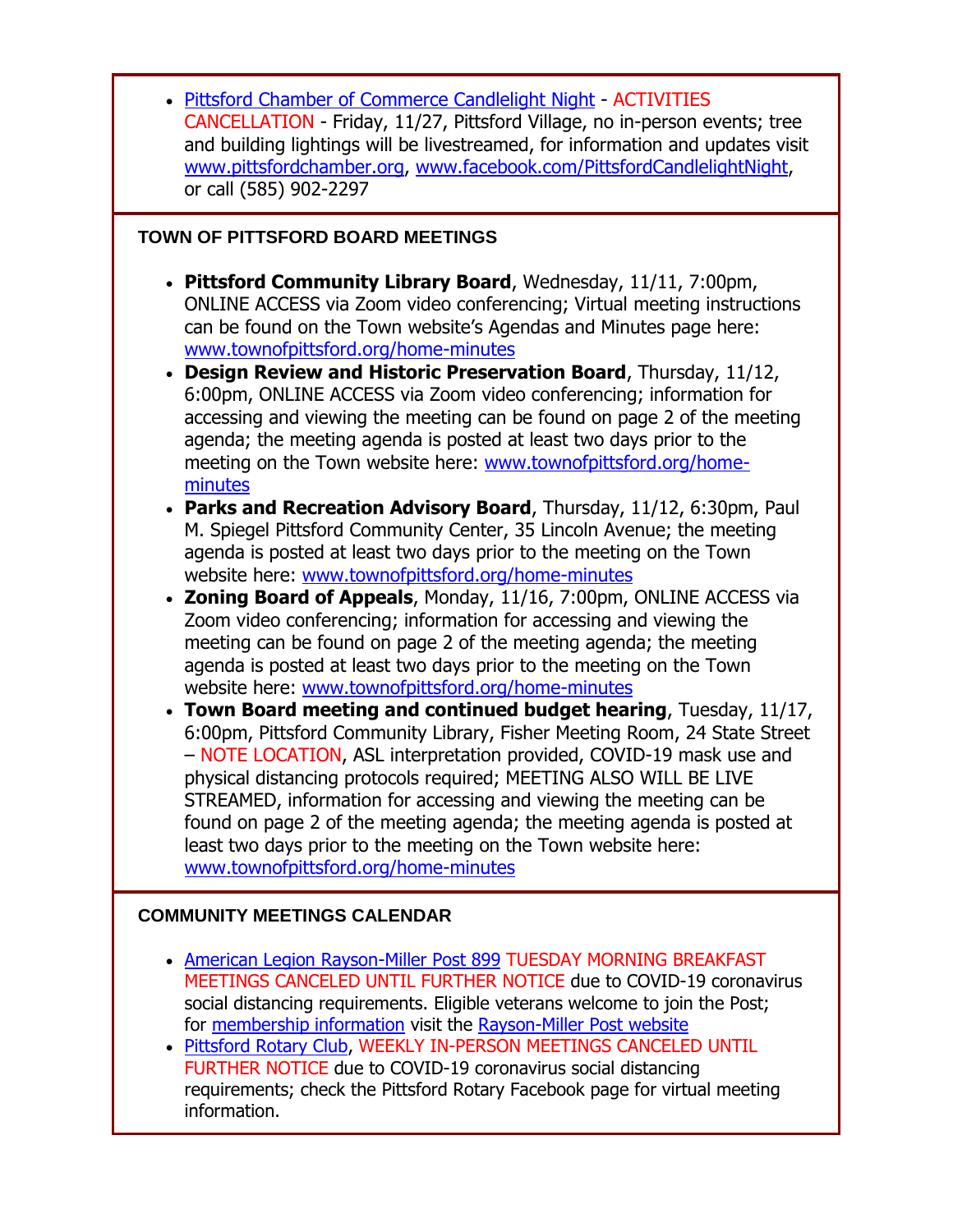[Pittsford Art Group](http://r20.rs6.net/tn.jsp?f=001KPnFdqaD963YtucflQAerrsL6DVNFP6U30jIe8UvP_XvvpQyHqjrjy3sXTuYcWv89XF_zAjxDAmd2X9Nunk8E2z_5V85b3rwmx4_RIaJXkCMTRq6FpRg4zlSFEJquM6Mwo3j0sqH00wX6HQF8iP49z5N1yVfw49DS4s9ZtmIVfI=&c=3gRq5VHsHzABzVd6yEi_CYZQb9o0Znk9b8K6CxcBzTlWP3M53DwvUA==&ch=L43PCobAZbxYNDfpn8UWr1YBHViM3SDRVcRYbgdboJMt0cLjNz4pdA==) MEETINGS CANCELED UNTIL FURTHER NOTICE due to COVID-19 coronavirus social distancing requirements. For further information, contact PAG president [Margie Mitchell](mailto:mhsmitchell@gmail.com?subject=Pittsford%20Art%20Group%20Meetings%20and%20Membership)

# **Town Facility Closures**

**Spiegel Pittsford Community Center** - building is open 8:00am - 5:00pm Monday through Friday and open during program hours evenings and weekends. Senior "Grab N Go" meals will continue every Wednesday and "Curbside Lunch" by Chef Julie is offered every Friday; pickup for both programs is at the bus loop behind the Community Center. Registration for low-risk activities and virtual programs begins in advance of each session. See Program Info & Registration link at [www.townofpittsford.org/home-recreation.](http://r20.rs6.net/tn.jsp?f=001KPnFdqaD963YtucflQAerrsL6DVNFP6U30jIe8UvP_XvvpQyHqjrj53Yjp9FpvLi8LJxRabxOtHwg39uTOcujwhXhwfNsfAArnmexYVFFSjmeRHNrLMf5gKnGuAOedELp6FdmqgR-IF5gM53-7cWpzfCw8ueCGtKTRgmDqm_4SG7U5ID75SzdQ==&c=3gRq5VHsHzABzVd6yEi_CYZQb9o0Znk9b8K6CxcBzTlWP3M53DwvUA==&ch=L43PCobAZbxYNDfpn8UWr1YBHViM3SDRVcRYbgdboJMt0cLjNz4pdA==) Programs will continue to open as we receive further guidance.

**Pittsford Community Library** - the Library is now open for limited hours and services; enter from the parking lot entrance. The Library also has many online resources, programs and activities for all ages to enjoy. For current Library hours, services, resources, and other updates, visit the Library's update page at [www.bit.ly/pclupdates.](http://r20.rs6.net/tn.jsp?f=001KPnFdqaD963YtucflQAerrsL6DVNFP6U30jIe8UvP_XvvpQyHqjrjw8c6x3ZWPps_58yzxRUXCgmST4h3HbfKWRIK0U_nzkanQEOiszIAdwXWApoCTJPck_ONE6XZAhMQa07sSpNoPpEWKot5AOlBQ==&c=3gRq5VHsHzABzVd6yEi_CYZQb9o0Znk9b8K6CxcBzTlWP3M53DwvUA==&ch=L43PCobAZbxYNDfpn8UWr1YBHViM3SDRVcRYbgdboJMt0cLjNz4pdA==) For virtual children's programming check the Library's Facebook page [www.facebook.com/PittsfordLibrary/.](http://r20.rs6.net/tn.jsp?f=001KPnFdqaD963YtucflQAerrsL6DVNFP6U30jIe8UvP_XvvpQyHqjrj-dBz0V1Q1vRb73G4OT4OCE_N1Hz1hUdxpoJPM1GOYgMHpgcJkTUq6CF0zYo4muoMLoujXOLl8VM6iy-KNMFJHWI2R35SzCFejDPDjKdO-bX5-GqKyuGj3c=&c=3gRq5VHsHzABzVd6yEi_CYZQb9o0Znk9b8K6CxcBzTlWP3M53DwvUA==&ch=L43PCobAZbxYNDfpn8UWr1YBHViM3SDRVcRYbgdboJMt0cLjNz4pdA==) The Book Drop return area is open; please only deposit returned books; for information on book sale donations visit [www.pittsfordlibraryfriends.com.](http://r20.rs6.net/tn.jsp?f=001KPnFdqaD963YtucflQAerrsL6DVNFP6U30jIe8UvP_XvvpQyHqjrj4PA82g_2xJcFSOnbsEh5k2nr2cOGRR61AtwNeExSW_ZqTmHOdigBRvCIyyoL4Is5Vtq7rgI1MqW8R97Wi5h1fYq_G7aZhgJFmd1pLXfV3qNN77TbfkzoWM=&c=3gRq5VHsHzABzVd6yEi_CYZQb9o0Znk9b8K6CxcBzTlWP3M53DwvUA==&ch=L43PCobAZbxYNDfpn8UWr1YBHViM3SDRVcRYbgdboJMt0cLjNz4pdA==) Regular due dates for all materials have resumed; check your receipt or your Library account for exact due dates. Low contact pickup of Library materials is available for Monroe County Library System cardholders.

**Town Hall** is open to residents by appointment only; in-person meetings will be limited and allowed only when absolutely necessary. Calls should be made to the department related to the inquiry. Town Hall remains staffed to handle business online and by mail, phone, email and the "drop slot" to the right of the front door of Town Hall.

**Town Clerk:** All services of the Town Clerk are available online, by mail, phone and email. If necessary, an appointment can be arranged. Contact at 248-6214 or [ldillon@townofpittsford.org,](mailto:ldillon@townofpittsford.org) mail materials to Pittsford Town Clerk's Office, 11 South Main Street, Pittsford NY 14534. Services info at [www.townofpittsford.org/home-clerk.](http://r20.rs6.net/tn.jsp?f=001KPnFdqaD963YtucflQAerrsL6DVNFP6U30jIe8UvP_XvvpQyHqjrj9LDLTUkNls37VmOyINrRh9ysh73XknZdVt9snaXXUHPSIPj3QA6T6abvi9SobGYjBBWIcg-cCv4zdxsbPu4wjIfuPi850BxuSnxmm0WzqrJiBPWuJrBrO8=&c=3gRq5VHsHzABzVd6yEi_CYZQb9o0Znk9b8K6CxcBzTlWP3M53DwvUA==&ch=L43PCobAZbxYNDfpn8UWr1YBHViM3SDRVcRYbgdboJMt0cLjNz4pdA==)

**Town Court:** Pittsford Town Court sessions are being scheduled on a limited basis. Town Court staff are available via phone and email Monday - Friday from 9:00am 5:00pm; call (585) 248-6238 or email at [pdromgoole@townofpittsford.org.](mailto:pdromgoole@townofpittsford.org) Visitors must follow appropriate health safety and social distancing requirements for Court appearances and Court Office visits.

**All Town Playgrounds:** residents may use Town playgrounds at their own risk, as it is not possible for the Town to keep equipment appropriately sanitized after every use. Those using Town playgrounds are expected to observe COVID-19 social distancing and hygiene protocols.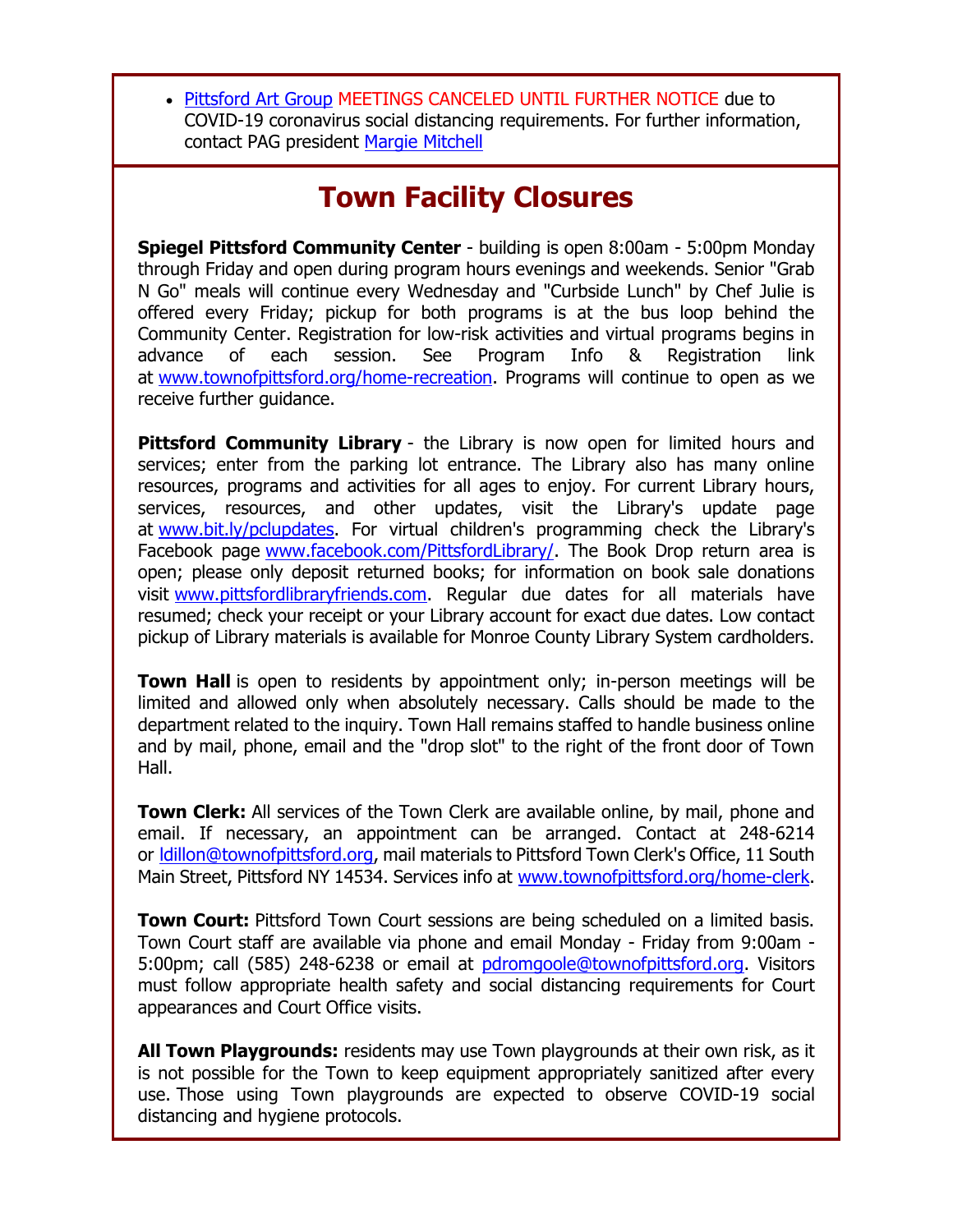**All Town Parks:** all Town parks are open; all courts are open, all athletic fields are open to groups of 25 individuals or less, and all trails and walkways are accessible. Those using Town parks are expected to observe COVID-19 social distancing and hygiene protocols.

**Thornell Farm Park:** the park is open and per State requirements, all grass and turf sports fields are open to group activities of 25 individuals or less; the tennis courts, trails, walkways and the playground are open to residents. COVID-19 social distancing and hygiene protocols are required.

**King's Bend Park Lodges:** the lodges are open for reservations; per State and Federal governments all COVID-19 safety guidelines must be followed while at the lodges. Lodge capacities will adhere to New York State COVID-19 guidelines. Please note COVID-19 social distancing and hygiene protocols are required.

**The Mile Post School:** the building is closed to the public until further notice, as the site is being used as a Public Works crew operation center.

**Building Department:** As of May 15, 2020 the Governor has begun the phased reopening of New York State. The Town of Pittsford and the surrounding Finger Lakes region have met the criteria set by the Governor to reopen. Construction is included in Phase 1 of the reopening plan. As construction moves forward, all COVID-19 safety guidelines set by the State and Federal governments must be followed while on the job site. To protect the community and limit the spread of COVID-19, the Town of Pittsford has altered accordingly its inspection and permitting procedures. See the Town of Pittsford COVID-19 Building Inspection Procedures for details; additional information can be found here: New York State Construction Guidelines. For more information contact Town of Pittsford Building Inspector Mark Lenzi at [mlenzi@townofpittsford.org](mailto:mlenzi@townofpittsford.org?subject=COVID-19%20Construciton%20Information) or call the Town Building Department at 585-248-6265.

**Town Public Works** - Highway, Sewer and Parks Departments: All operations continue. Crews in these departments are following hygiene and social distancing protocols in light of the COVID-19 threat.

#### **Monroe County Services at Town facilities:**

The County has suspended until further notice Passport Services at Town Hall and Mobile DMV service at Pittsford Town Court. Per the NYS Department of Motor Vehicles, all driver licenses, learner permits, non-driver identification cards, vehicle registrations and vehicle inspections scheduled to expire on or after March 1, 2020 are extended until further notice and all temporary registration documents are valid until further notice. This extension does NOT apply to insurance coverage - motor vehicle liability insurance coverage must be maintained at all times during the extension period. Find updated information for Monroe County DMV here [https://www2.monroecounty.gov/clerk-COVID-19.](http://r20.rs6.net/tn.jsp?f=001KPnFdqaD963YtucflQAerrsL6DVNFP6U30jIe8UvP_XvvpQyHqjrj9zLqoq3p9yUGUyWkE_VH3BMqvA78X6hPToUeDHJQ8aLC3aJyem2SQW534XAnRGpd-c-a3ieFjmrHxAPrM1y-6klhvxvMAbUloqXICQKxE4IwA20paInEAE=&c=3gRq5VHsHzABzVd6yEi_CYZQb9o0Znk9b8K6CxcBzTlWP3M53DwvUA==&ch=L43PCobAZbxYNDfpn8UWr1YBHViM3SDRVcRYbgdboJMt0cLjNz4pdA==)

Further information and updates can be found at [www.townofpittsford.org/covid-](http://r20.rs6.net/tn.jsp?f=001KPnFdqaD963YtucflQAerrsL6DVNFP6U30jIe8UvP_XvvpQyHqjrjyR6QPlgxOaivaTKADgqimiEP59woBv1-SorX1v7tQVaznP5Lw4xr877xh7zhM7L8WSayKu1rFF_1DMw8pyn664c3Z1nbZilJNf1mU_hjhzm7dArIFx33KE=&c=3gRq5VHsHzABzVd6yEi_CYZQb9o0Znk9b8K6CxcBzTlWP3M53DwvUA==&ch=L43PCobAZbxYNDfpn8UWr1YBHViM3SDRVcRYbgdboJMt0cLjNz4pdA==)[19info.](http://r20.rs6.net/tn.jsp?f=001KPnFdqaD963YtucflQAerrsL6DVNFP6U30jIe8UvP_XvvpQyHqjrjyR6QPlgxOaivaTKADgqimiEP59woBv1-SorX1v7tQVaznP5Lw4xr877xh7zhM7L8WSayKu1rFF_1DMw8pyn664c3Z1nbZilJNf1mU_hjhzm7dArIFx33KE=&c=3gRq5VHsHzABzVd6yEi_CYZQb9o0Znk9b8K6CxcBzTlWP3M53DwvUA==&ch=L43PCobAZbxYNDfpn8UWr1YBHViM3SDRVcRYbgdboJMt0cLjNz4pdA==)